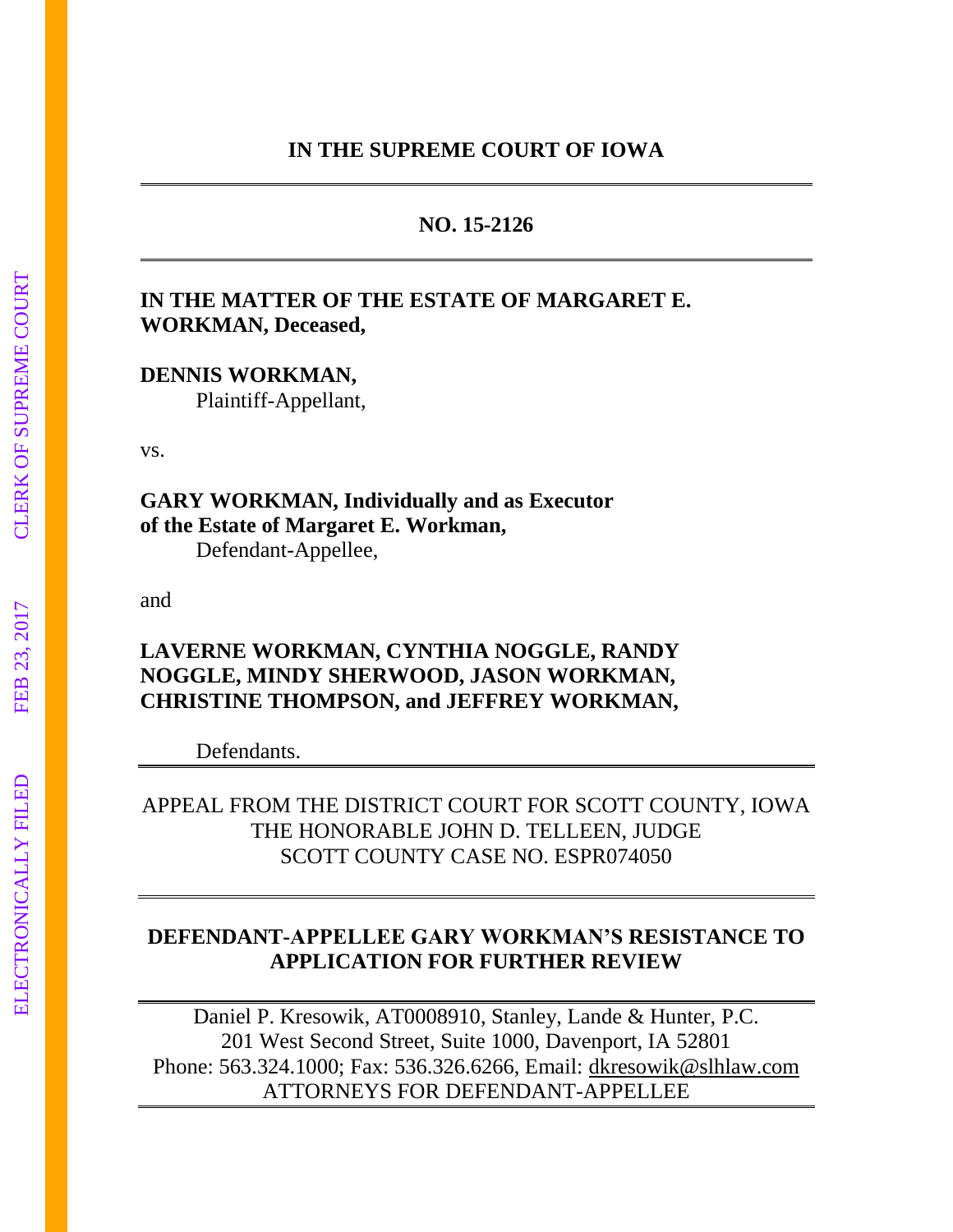# **TABLE OF CONTENTS**

| $\mathbf{I}$ . | Dennis Did Not Preserve Any Alleged Claim of Error Pertaining<br>to the District Court's Ruling on Gary's Motion for Summary |                                                                                                                        |
|----------------|------------------------------------------------------------------------------------------------------------------------------|------------------------------------------------------------------------------------------------------------------------|
| II.            | Because it Merged With the Trial, the District Court's Denial of<br>Gary's Motion for Summary Judgment is Not Reviewable3    |                                                                                                                        |
| III.           | Because He is Not an Interested Party, Dennis Lacks Standing                                                                 |                                                                                                                        |
| IV.            | The Court Should Not Accept the Application for Further Review                                                               |                                                                                                                        |
|                | A.                                                                                                                           | Dennis's Purported Grounds for Further Review are                                                                      |
|                | <b>B.</b>                                                                                                                    |                                                                                                                        |
|                | C.                                                                                                                           | There Are No "Substantial Questions of Changing Legal                                                                  |
|                | D.                                                                                                                           | There Are Good Reasons for the Different Burdens of Proof<br>With Respect to Inter Vivos and Testamentary Transfers 10 |
| V.             |                                                                                                                              | If the Court Changes Iowa Law it Should Not Change the<br>Law Retroactively, or at Least Not Make it Applicable to the |
|                |                                                                                                                              |                                                                                                                        |
|                |                                                                                                                              |                                                                                                                        |
|                |                                                                                                                              |                                                                                                                        |
|                |                                                                                                                              |                                                                                                                        |
|                |                                                                                                                              |                                                                                                                        |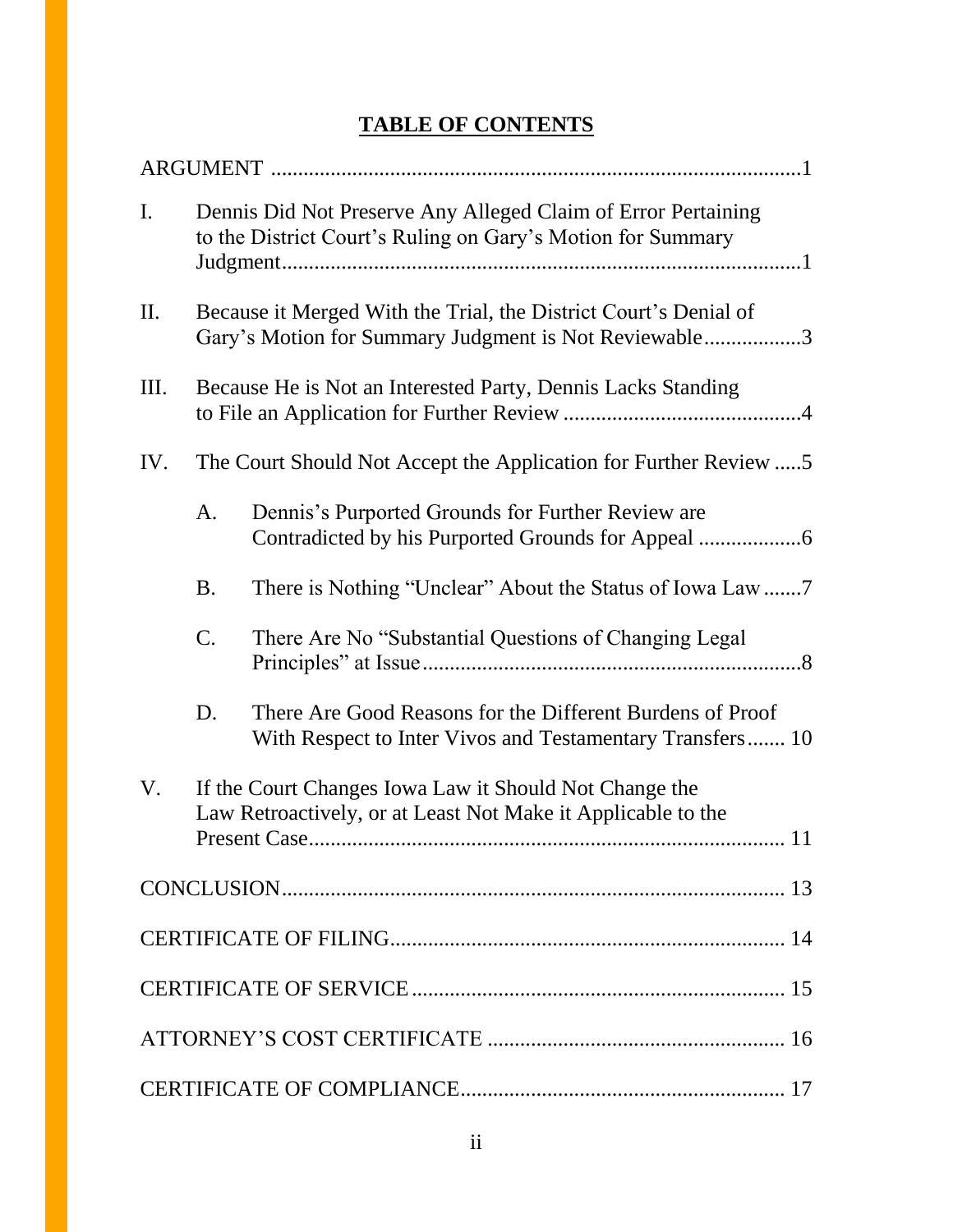## **ARGUMENT**

# **I. DENNIS DID NOT PRESERVE ANY ALLEGED CLAIM OF ERROR PERTAINING TO THE DISTRICT COURT'S RULING ON GARY'S MOTION FOR SUMMARY JUDGMENT.**

A notice of appeal "shall specify the parties taking the appeal and the decree, judgment, order, or part thereof appealed from." Iowa R. App. P. 6.102(2)(a) (2015). The first issue with this case is that Dennis's Notice of Appeal references that it was submitted "pursuant to Iowa Rule of Civil Procedure 1.264(3) . . . ." *See* attached Exhibit at p. 1. Rule 1.264(3) pertains to "[a]n order certifying or refusing to certify an action as a class action  $\ldots$  ." Iowa R. Civ. P. 1.264(3) (2015). This case has nothing to do with a class action.

The second issue is that the Notice only states that it pertains to the "Judgment following Jury Verdict entered November 19, 2015 by the Honorable John Telleen." *See* Ex. at p. 1. Despite the mandatory nature of Rule 6.102(2)(a), the Notice does not reference any appeal from the Order on Motion for Summary Judgment from which Dennis now seeks further review. Iowa R. App. P. 6.102(2)(a) (2015) ("*shall* specify . . . .") (emphasis added).

The third issue is that Rule  $6.102(2)(a)$  further provides that "[t]he notice shall substantially comply with form 1 in rule 6.1401." Iowa R. App.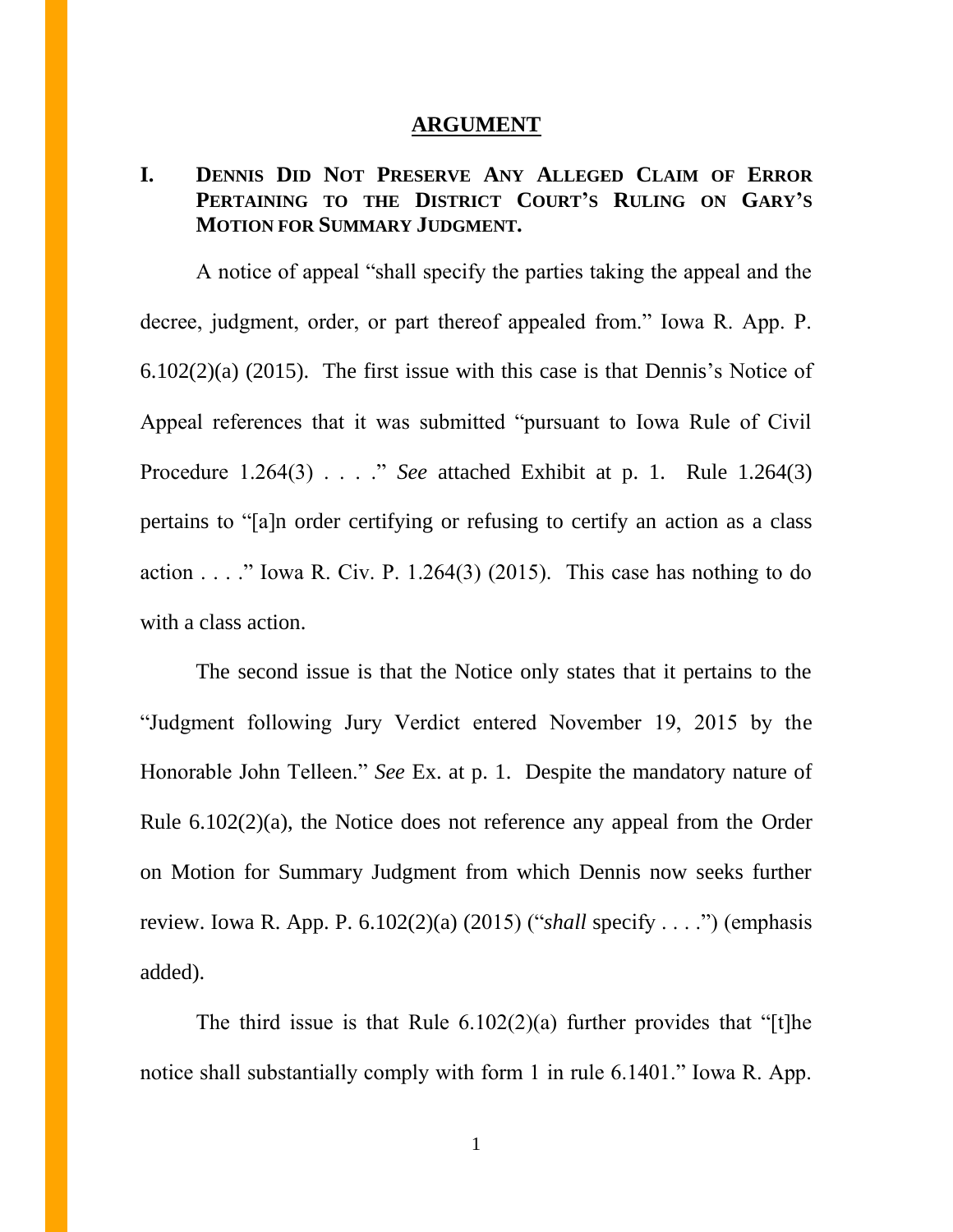P. 6.102(2)(a) (2015). Dennis's Notice does not resemble, or substantially comply with Form 1. *Compare* Iowa R. App. P. 6.1401, Form 1 (2015) with *See* Ex. at pp. 1-2. Dennis's Notice only references the November 19, 2015 Jury Verdict, and does not contain the language in Form 1 referencing not only the final order, but also referencing an appeal "from all adverse rulings and orders inhering therein." Iowa R. App. P. 6.1401, Form 1 (2015).

In *Rowen v. Lemars Mut. Ins. Co. of Iowa*, the Iowa Supreme Court explicitly confirmed that "[c]ompliance with the rules *is mandatory and jurisdictional*." *Schrader v. Sioux City*, 167 N.W.2d 669, 672 (Iowa 1969) (quoting *McCoy v. Totten*, 145 N.W.2d 662, 670 (Iowa 1966)) (emphasis added); *see also Richardson v. Neppl*, 182 N.W.2d 384, 388 (Iowa 1970). Longstanding Iowa precedent has been that "a notice of appeal must sufficiently describe the judgment or order appealed from so as to leave no doubt as to its identity." *Schrader*, 167 N.W.2d at 672-73 (Iowa 1969). Dennis cannot dispute the fact that his Notice did not reference any appeal from the Order on Motion for Summary Judgment.

If this Court were to accept Dennis's argument that his Notice was sufficient to preserve appeal and give the Court jurisdiction to review the District Court's Order on Motion for Summary Judgment, it would have to overrule longstanding precedent and render Rule 6.102(2) meaningless. For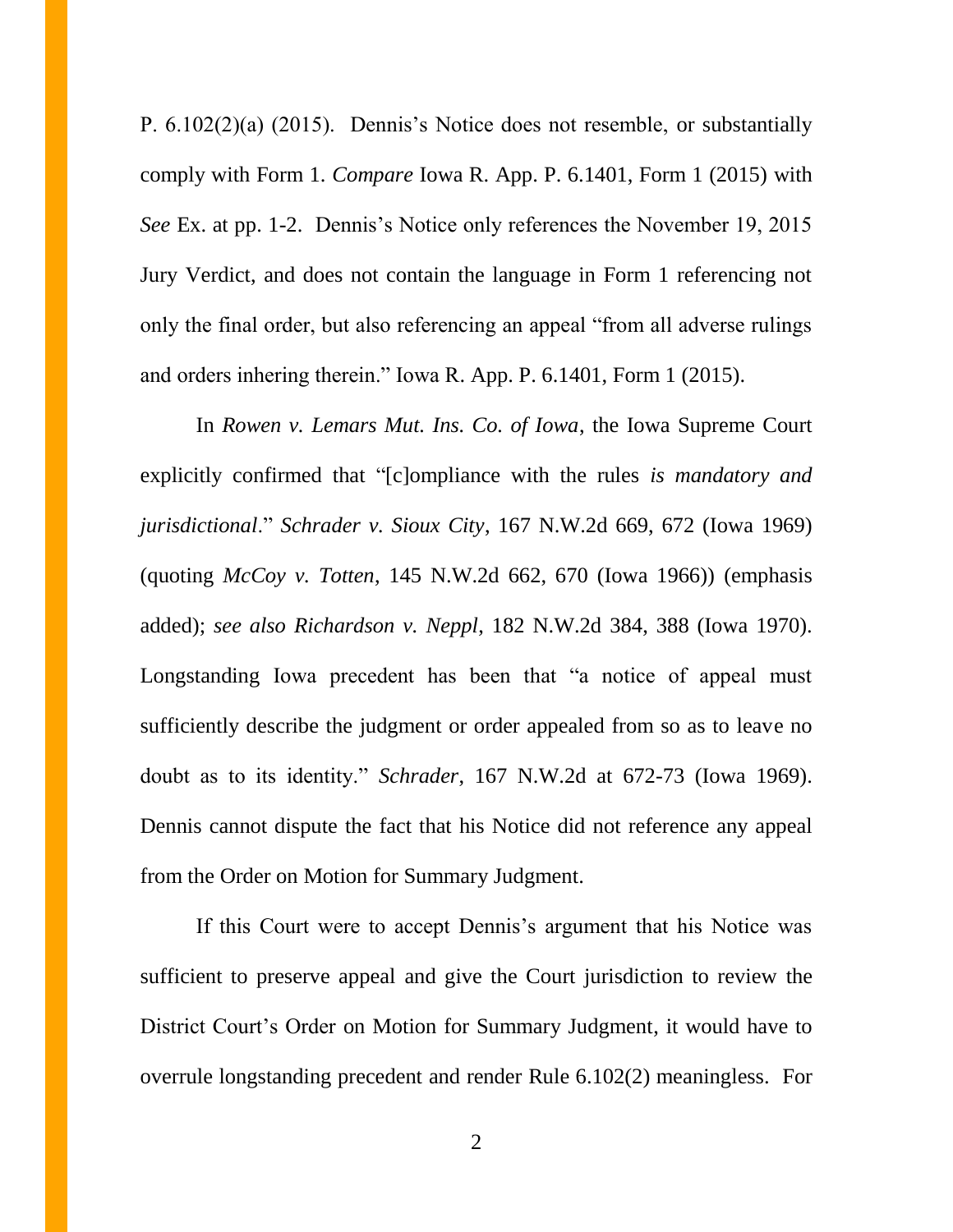the foregoing reasons, Gary disputes that Dennis's Notice is sufficient with respect to preserving any claim of error pertaining to the Order on Motion for Summary Judgment; thus the Iowa Supreme Court does not have authority to consider Dennis's Application for Further Review.

# **II. BECAUSE IT MERGED WITH THE TRIAL, THE DISTRICT COURT'S DENIAL OF GARY'S MOTION FOR SUMMARY JUDGMENT IS NOT REVIEWABLE.**

Assuming, arguendo, the Court finds Dennis preserved error on anything relating to the Order on Motion for Summary Judgment, the Order

on Motion for Summary Judgment is still not reviewable.

A district court's denial of a party's motion for summary judgment *is no longer appealable or reviewable* once the matter has proceeded to a trial on the merits. *In re Marriage Johnson*, 781 N.W.2d 553, 555 (Iowa 2010) ("We have said on numerous occasions that the *district court's denial of a motion for summary judgment is not appealable* if the case proceeded to a trial on the merits."); *Lindsay v. Cottingham & Butler Ins. Servs., Inc.*, 763 N.W.2d 568, 572 (Iowa 2009); *Kiesau v. Bantz*, 686 N.W.2d 164, 174 (Iowa 2004). After a trial on the merits, a court's decision to deny a motion for summary judgment merges with the trial. *Johnson*, 781 N.W.2d at 555- 56; *Lindsay*, 763 N.W.2d at 572; *Kiesau*, 686 N.W.2d at 174. Accordingly, an appellate court "*cannot consider the assignments of error relating to the denial of the motion for summary judgment*" once the issue has been tried. *Lindsay*, 763 N.W.2d at 572.

*Figley v. W.S. Indus.*, 801 N.W.2d 602, 607 (Iowa Ct. App. 2011) (emphasis added).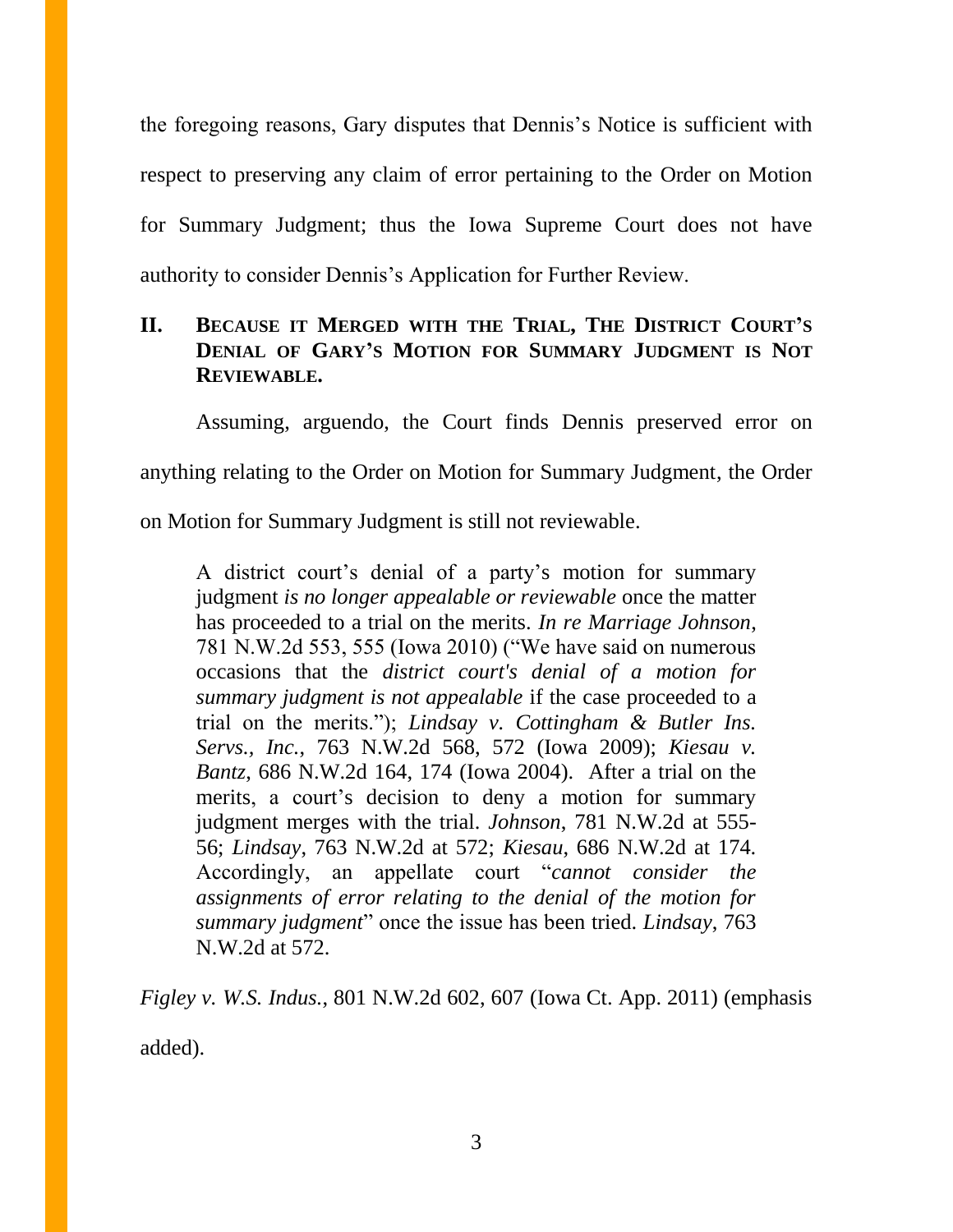Judge Darbyshire *denied* Gary's Motion for Summary Judgment on the issue of undue influence. *See* App. 804. Because the underlying case proceeded to trial on the merits on Dennis's claim of undue influence, Judge Darbyshire's decision to deny Gary's Motion for Summary Judgment merged with the trial. *Figley*, 801 N.W.2d at 607. Dennis thus could not appeal Judge Darbyshire's denial of Gary's Motion for Summary Judgment or any purported holding or dicta therein, as said decision "is no longer appealable or reviewable." *Id*. Consequently, the issue on which Dennis seeks further review is "no longer appealable or reviewable," and this Court "cannot consider the assignments of error relating to the denial of the motion for summary judgment." *In re Marriage Johnson*, 781 N.W.2d 553, 555 (Iowa 2010); *Figley*, 801 N.W.2d at 607 (citations omitted).

# **III. BECAUSE HE IS NOT AN INTERESTED PARTY, DENNIS LACKS STANDING TO FILE AN APPLICATION FOR FURTHER REVIEW.**

Assuming, arguendo, the Court finds that Dennis both preserved error on anything relating to the Order on Motion for Summary Judgment and that the Order is reviewable, Dennis still lacks standing to file the Application for Further Review. Only an interested person may contest the acts of a fiduciary. *See* Iowa Code §633.122. As the Iowa Supreme Court has confirmed, "[a]n interested person in the context of Section 633.122 is one whose interests are directly affected by a diminution of the [estate] assets".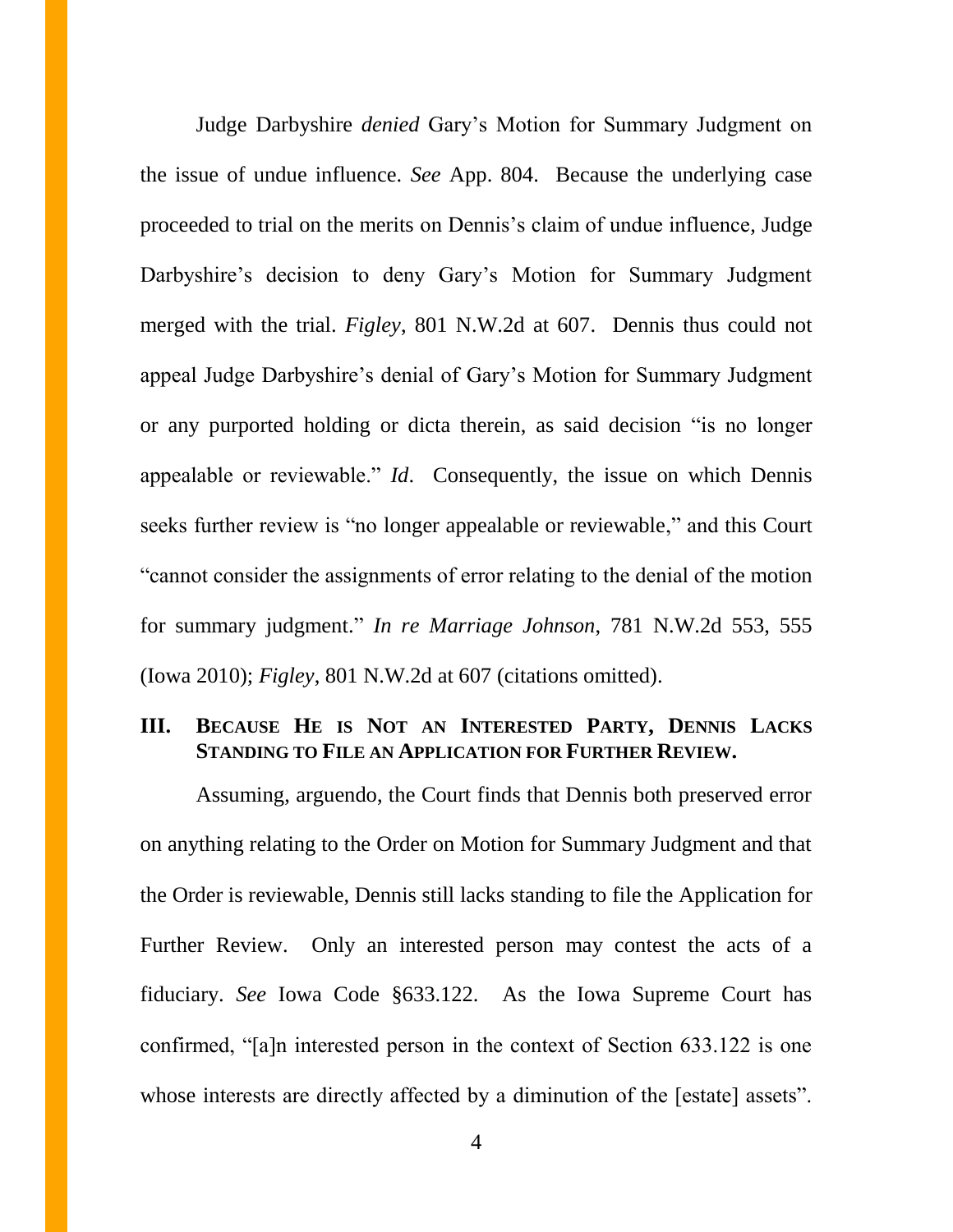*In re Estate of Boyd*, 634 N.W.2d 630, 638-39 (Iowa 2001).

The Iowa Court of Appeals recently affirmed the ruling of the Honorable Judge John Telleen that Dennis violated the "no contest provision" in the Decedent's Will and that Dennis did not file his will contest in good faith or with probable cause. *See In re Estate of Workman*, No. 16-0908, 2017 Iowa App. LEXIS 190 (Iowa Ct. App. Feb. 22, 2017) (unpublished opinion). The Court of Appeals affirmed the District Court's decision revoking Dennis's shares and interest under the Decedent's Will. *Id.* Dennis is thus not a beneficiary of the Estate, is not an interested person in the Estate, and has no standing to file his Application for Further Review.

# **IV. THE COURT SHOULD NOT ACCEPT THE APPLICATION FOR FURTHER REVIEW.**

[L]awyers and their clients are entitled to rely upon commonlaw principles in determining their rights and liabilities whenever such principles of the common law have not been changed by statute. To undertake to change those principles by judicial decision is a function which we should be reluctant to exercise.

*In re Proestler's Will*, 5 N.W.2d 922, 926 (Iowa 1942). Assuming, arguendo, the Court finds that: (1) Dennis preserved error on anything relating to the Order on Motion for Summary Judgment; (2) the District Court's Denial of Gary's Motion for Summary Judgment is Reviewable; and (3) Dennis has standing to file an Application for Further Review, there is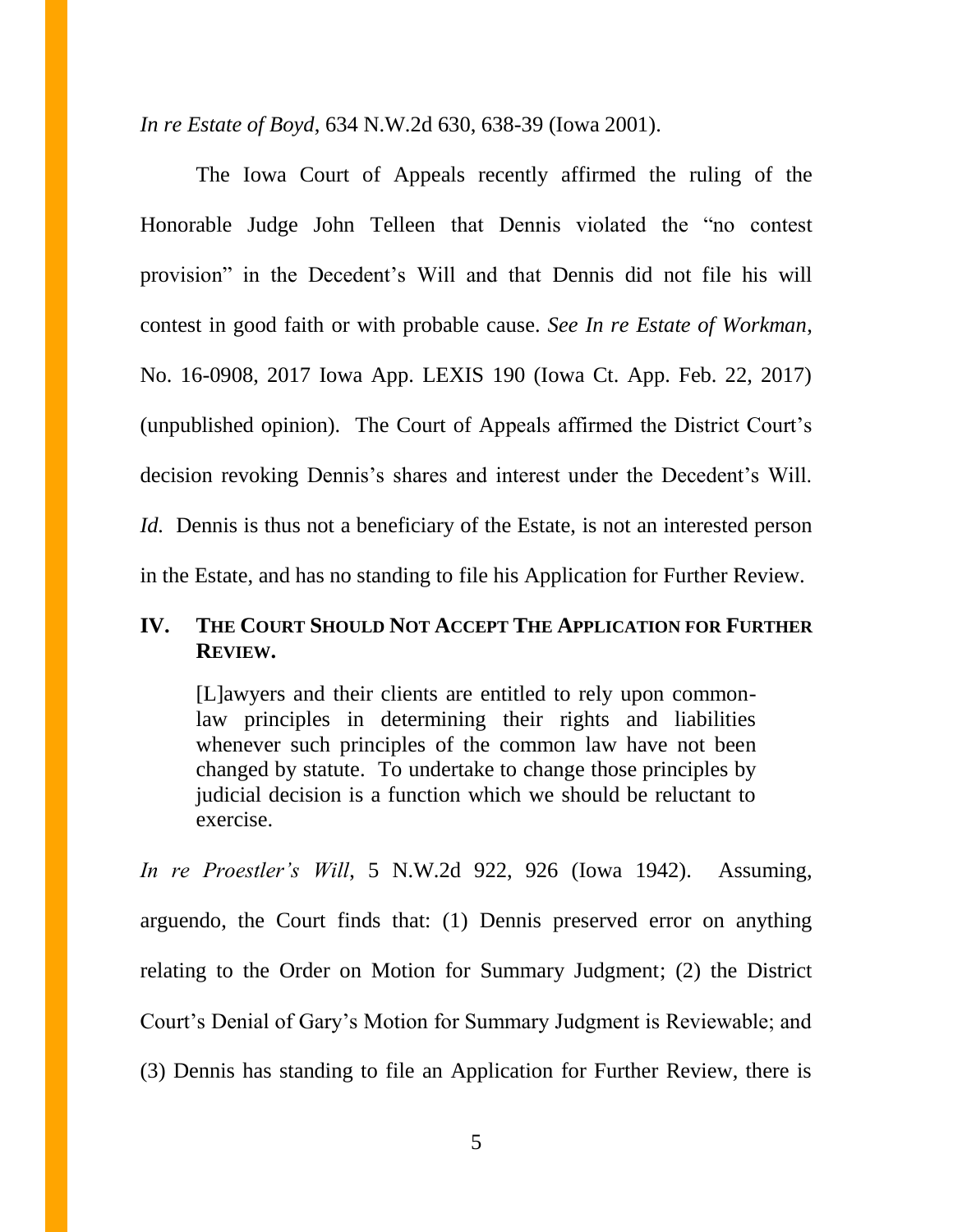still no reason for the Court to change longstanding Iowa precedent. In his Petition for Further Review, Dennis is claiming that Judge Darbyshire *erred by following Iowa law*. Our appellate court system would be inundated with claims if every party could appeal a trial court decision solely because they wanted a change in the law. If Dennis wanted to change Iowa law, he should first become an Iowa resident, and then write his legislator.

### **A. Dennis's Purported Grounds for Further Review are Contradicted by his Purported Grounds for Appeal.**

In his Routing Statement in his appeal, Dennis claimed that the Supreme Court should retain this matter because he claimed it presented (1) a substantial issue of first impression; or (2) fundamental and urgent issues of broad public importance requiring prompt or ultimate determination. *See* Ex. at p. 3 (referencing Iowa R. App. P.  $6.1101(2)(c)$  and (d)). Of course, Dennis never identified these alleged substantial issues of "first impression". Regardless, the Iowa Supreme Court transferred the case to the Iowa Court of Appeals.

Notably, in his Routing Statement, Dennis did not cite Iowa Rule of Appellate Procedure 6.1102(2)(b), or claim that there is a "conflict between a published decision of the court of appeals or supreme court." Iowa R. App. P. 6.1102(2)(b); Ex. at p. 3. However, after his arguments in the appeal heard by the Court of Appeals failed, Dennis switched tactics and now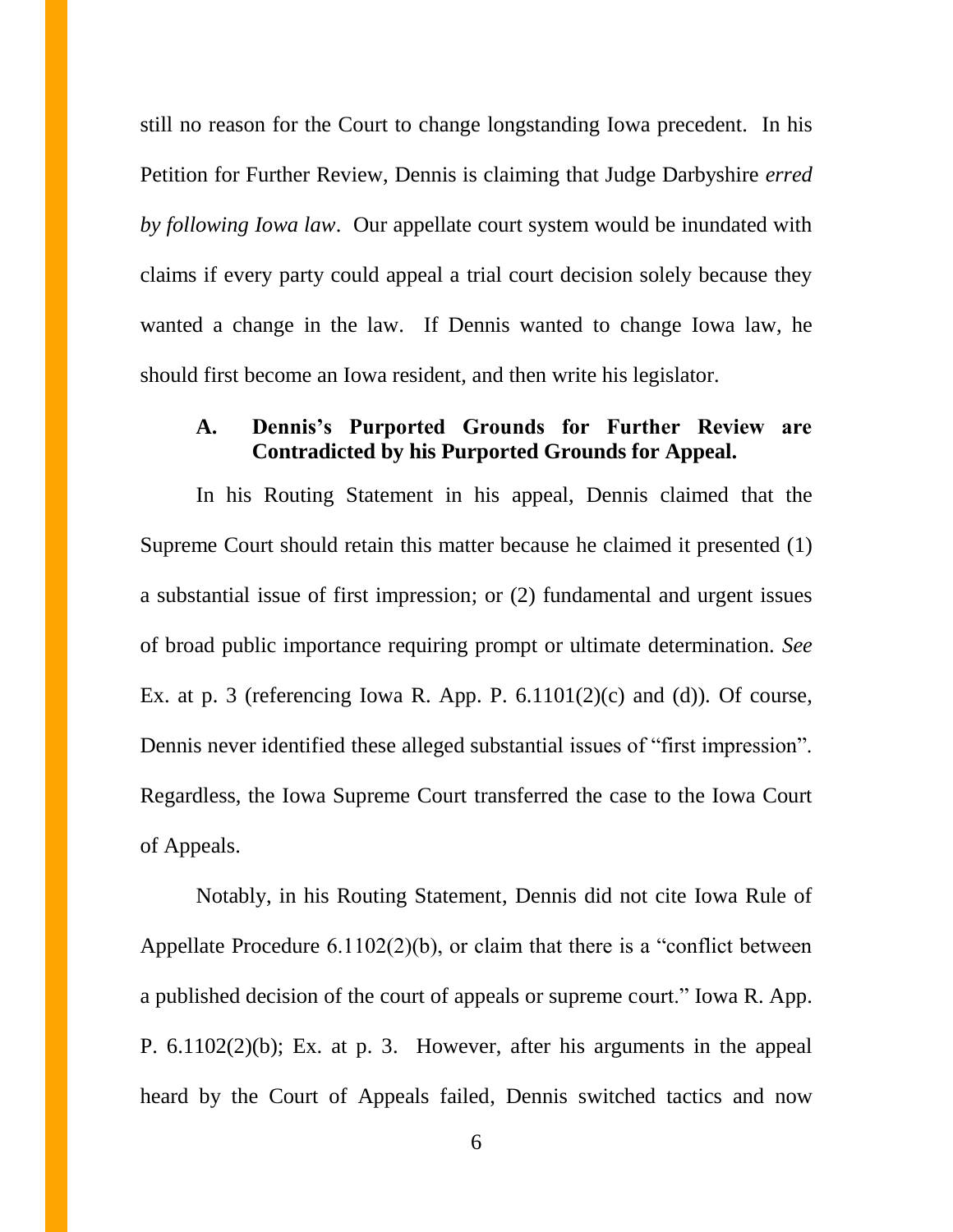claims that certain decisions are in conflict, and that Iowa law is "unclear." *See* Application at p. 12. If Dennis truly believed Iowa law was unclear, he would have cited Iowa Rule of Appellate Procedure 6.1102(2)(b) in his initial appeal.

Similarly, in his Routing Statement, Dennis did not cite Iowa Rule of Appellate Procedure 6.1102(2)(f) or claim that the case presented "substantial questions of enunciating or changing legal principles." Iowa R. App. P. 6.1102(2)(f); Ex. at p. 3. Again, now that the Court of Appeals rejected his claims, Dennis has switched strategies, and instead of claiming that there is a substantial issue of *first impression*, Dennis now claims that the court of appeals *has* decided a case "where there is an important question of changing legal principles." *See* Iowa R. App. P. 6.1103(b)(3); Application at p. 3. What Dennis is now advocating for is the opposite of an issue of first impression – a substantial *change in longstanding Iowa precedent*. If Dennis truly believed there was an important question of changing legal principals as he now claims, he would have cited Iowa Rule of Appellate Procedure 6.1102(2)(f) in his initial appeal.

# **B. There Is Nothing "Unclear" About the Status of Iowa Law.**

Dennis claims Iowa law is currently "unclear". Application at p. 12. As Dennis refuses to note, *In re Estate of Todd* involved both a testamentary

7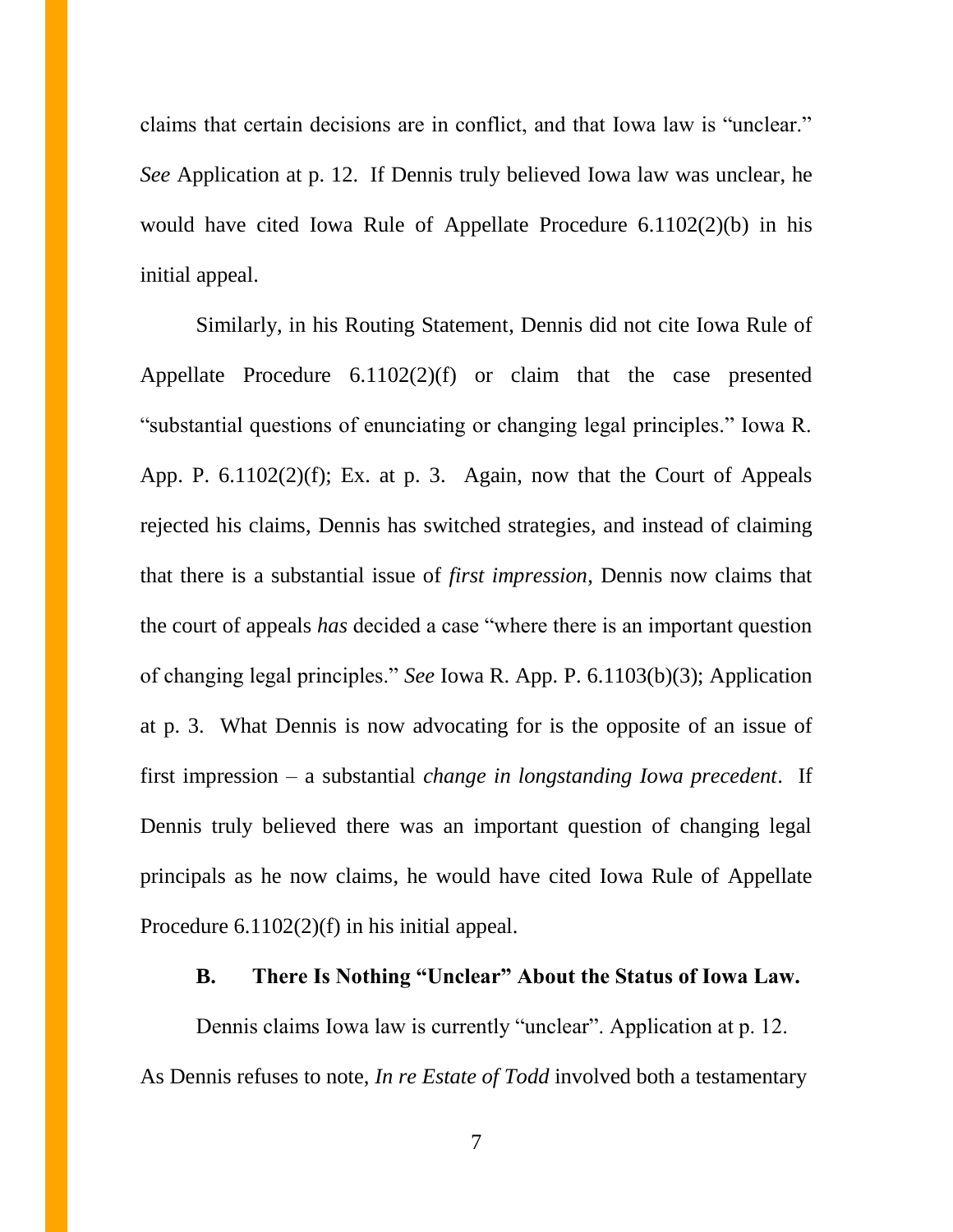challenge "as well as thirteen inter vivos transfers". *In re Estate of Todd*, 585 N.W.2d 273, 275 (Iowa 1998). The language Dennis and the *Burkhalter*  case cite from *In re Estate of Todd* pertained to the *Todd* Court's discussion of inter vivos, not testamentary transfers. *See In re Estate of Todd* at 276; *Burkhalter v. Burkhalter*, 841 N.W.2d 93, 100 (Iowa 2013). There is nothing "unclear" on the status of Iowa law.

# **C. There Are No "Substantial Questions of Changing Legal Principles" at Issue.**

In his Application for Further Review, Dennis does not even attempt to argue or elaborate about what he believes is "substantial" about the alleged issue he raises. Regardless, even the cases Dennis cites undermine his arguments that there are "changing legal principles." The underlying Kansas case Dennis cites is more than twenty years old. *See* Application at p. 8 (citing *Heck v. Archer*, 927 P.2d 495, 499-500 (Kansas Ct. App. 1996)). In *Heck,* the Kansas Court of Appeals even confirms that there are differences in Kansas between the burdens of proof for testamentary and inter vivos transfers. *See Heck*, 927 P.2d at 499.

The Nevada case cited in the case Dennis cites relates to burdenshifting in inter vivos transfers, which is the same law Iowa applies. *In re Estate of Bethurem*, 313 P.3d 237 (Nev. 2013) (citing *In re Jane Tiffany Living Trust* 2001, 177 P.3d 1050, 1062 (Nev. 2008)). The New Jersey case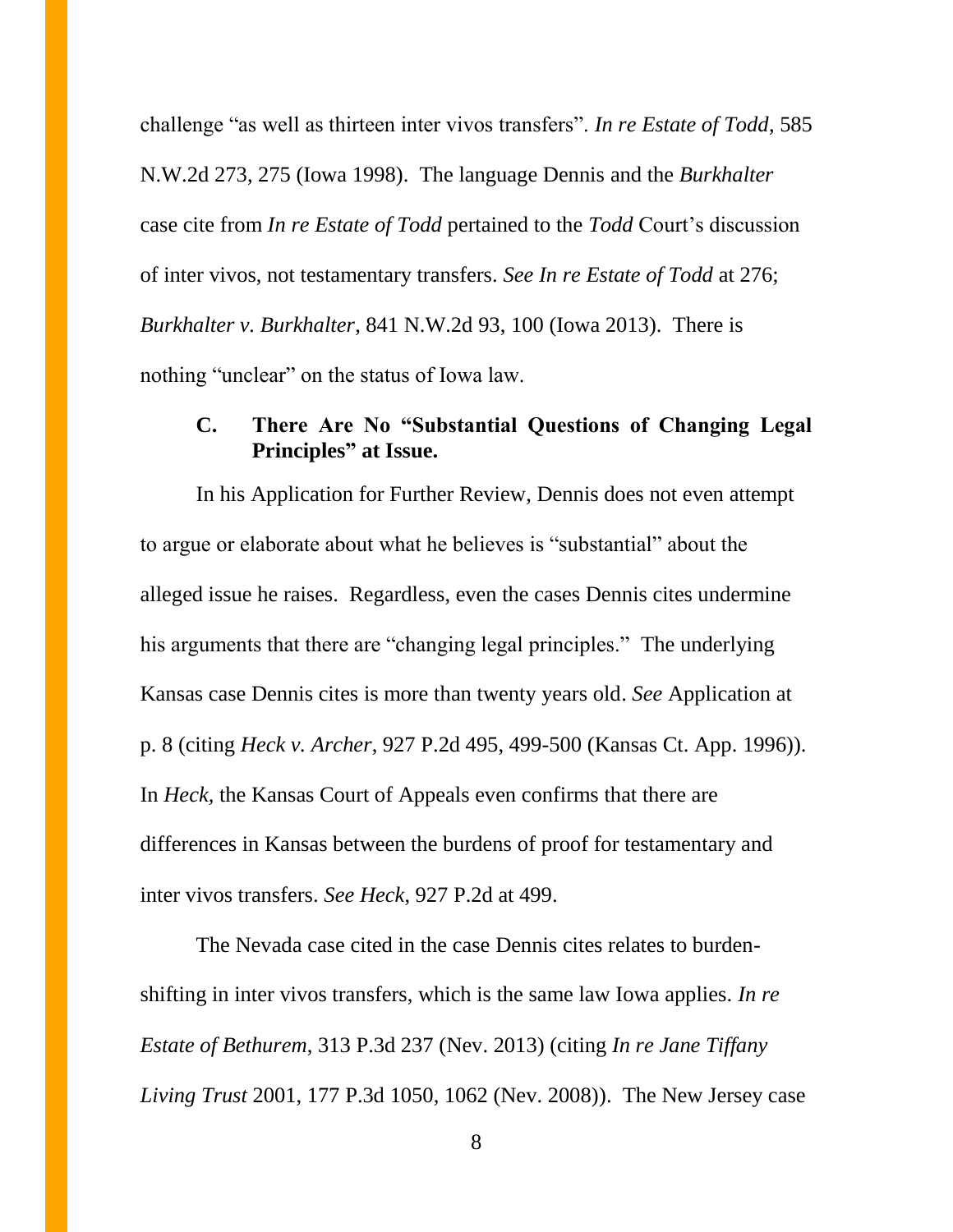Dennis cites even notes that the New Jersey Supreme Court has "long held" that burden shifting applies. Application at pp. 9-10 (citing *In re estate of Stockdale*, 953 A.2d 454, 470 (N.J. 2008) (citing *In re Rettenhouses's Will*, 117 A.2d 401 (1955)). Dennis then cites cases from other jurisdictions, some of which are more than 70 years old. *See* Application at p. 10. None of these cases or the "long held" positions in the various jurisdictions supports Dennis's argument that there are any "changing" legal principles.

To the contrary, as Dennis notes, less than four years ago the Iowa Supreme Court revisited the burden-shifting analysis in *Burkhalter v. Burkhalter*, 841 N.W.2d 93 (Iowa 2013). *See* Application at p. 12. The *Burkhalter* opinion was issued: (1) more than four years after an apparent "Colorado Lawyer" article—which is not controlling, precedential, or other legal authority—cited by Dennis<sup>1</sup>; (2) subsequent to every case Dennis cites in his Application; and (3) six months after Dennis filed his will contest in this case. If the Iowa Supreme Court had wanted to change the law it would have done so in *Burkhalter*. There are no "substantial questions of changing legal principles," and Dennis has not cited any alleged changes from any jurisdiction since the *Burkhalter* opinion.

 $\overline{a}$ 

<sup>1</sup> *See* Application at p. 5, footnote 1.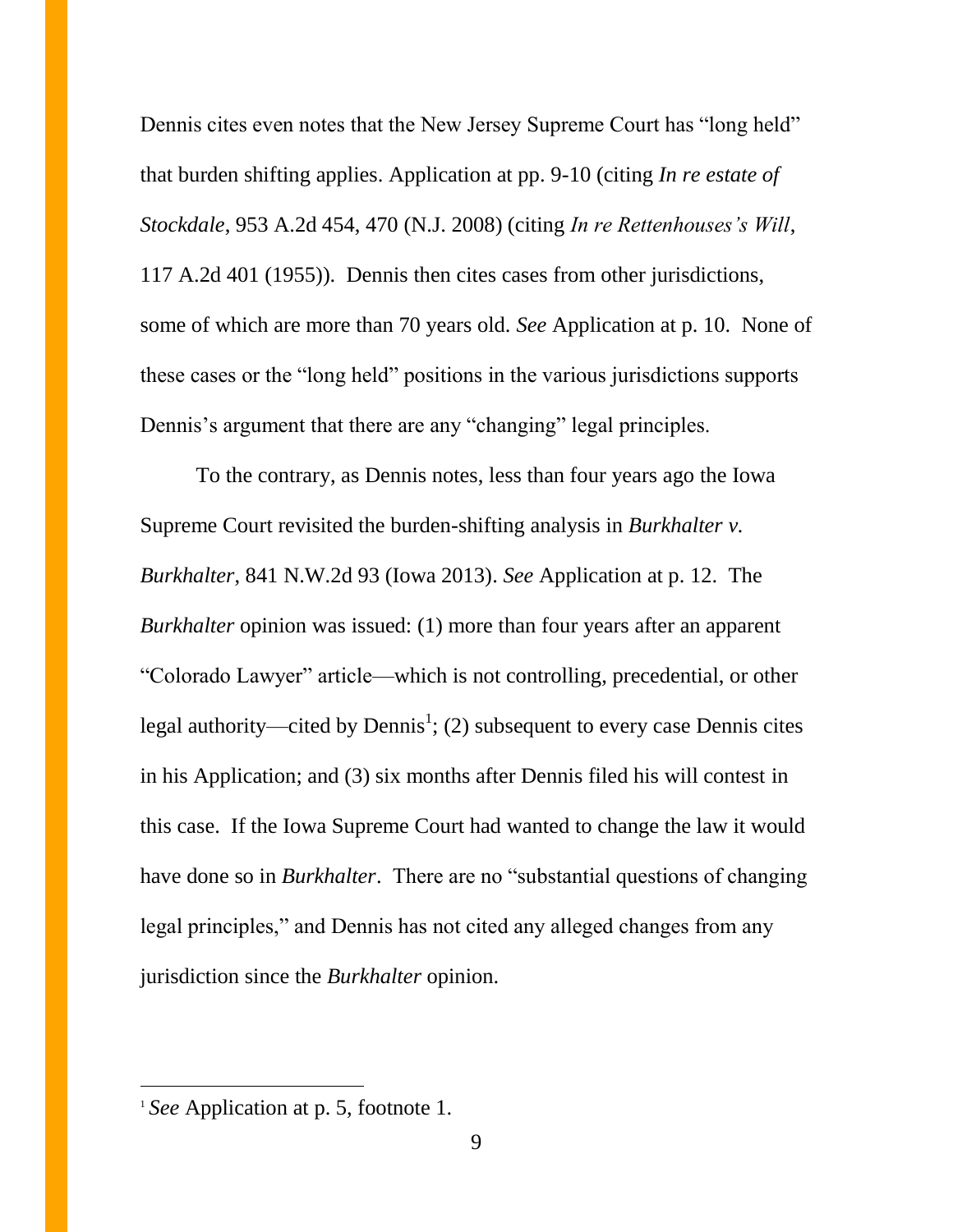# **D. There Are Good Reasons for the Different Burdens of Proof With Respect to Inter Vivos and Testamentary Transfers.**

There are legitimate, well-thought-out reasons for the distinction between inter vivos and testamentary transfers. Some of the reasons are discussed in *Burkhalter v. Burkhalter*, 841 N.W.2d 93 (Iowa 2013), and the cases therein. It does not seem prudent to revisit all of the legitimate reasons upon which the courts have made their common law rule, except for a brief reference to two practical matters.

First, individuals are more likely to transfer the vast majority of their property, sentimental property, and important property via a testamentary transfer. If an individual transferred inter vivos the majority of their property, property that held particular sentiment to them, or property which was important to them, particularly to an individual who is not the natural object of their affection and under "suspicious circumstances", it could potentially justify the burden-shifting under Iowa law. On the other hand there is nothing suspicious about an individual transferring, through testamentary instruments, the majority of their property, property that held particular sentiment to them, or property which was important to them, particularly to a natural object of their affection.

Second, an inter vivos transfer can be challenged while the transferor is still alive. The transferor can, in many circumstances, testify and rebut

10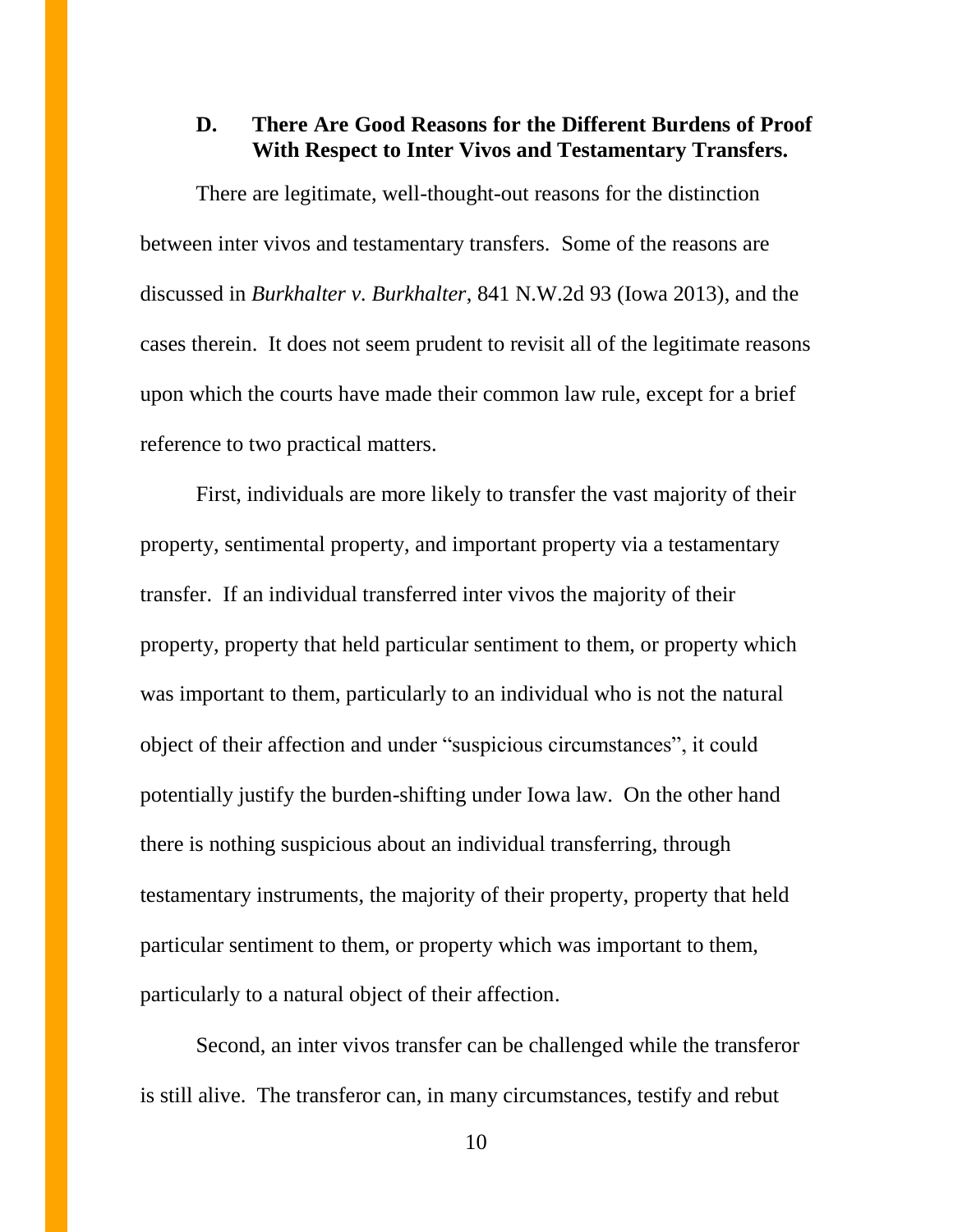allegations of undue influence or lack of capacity. On the other hand, with a testamentary transfer the decedent cannot directly rebut allegations of undue influence or lack of capacity. There should continue to be different standards for challenges to testamentary and inter vivos transfers.

# **V. If the Court Changes Iowa Law it Should Not Change the Law Retroactively, or at Least Not Make it Applicable to the Present Case.**

Even if, arguendo, the Court decides to change Iowa law, it should not remand the current case for a new trial. Nothing requires a court that is changing the law to make the change retroactive. As the Iowa Supreme Court noted in *In re Proestler's Will*, "lawyers and their clients are entitled to rely upon common-law principles in determining their rights and liabilities whenever such principles of the common law have not been changed by statute." *In re Proestler's Will*, 5 N.W.2d 922, 926 (Iowa 1942).

Dennis filed his underlying will contest in June 2013. *See* App. 1-10. For over four-and-a-half years, Gary and his counsel and the other defendants have relied on the common law in determining his rights and liabilities. It would be grossly inequitable to force Gary, Gary's family, and the other defendants to go through several more years of litigation.

As Dennis concedes, "the law should not shift the burden in every will contest where a confidential relationship exists." Application at p. 14. Even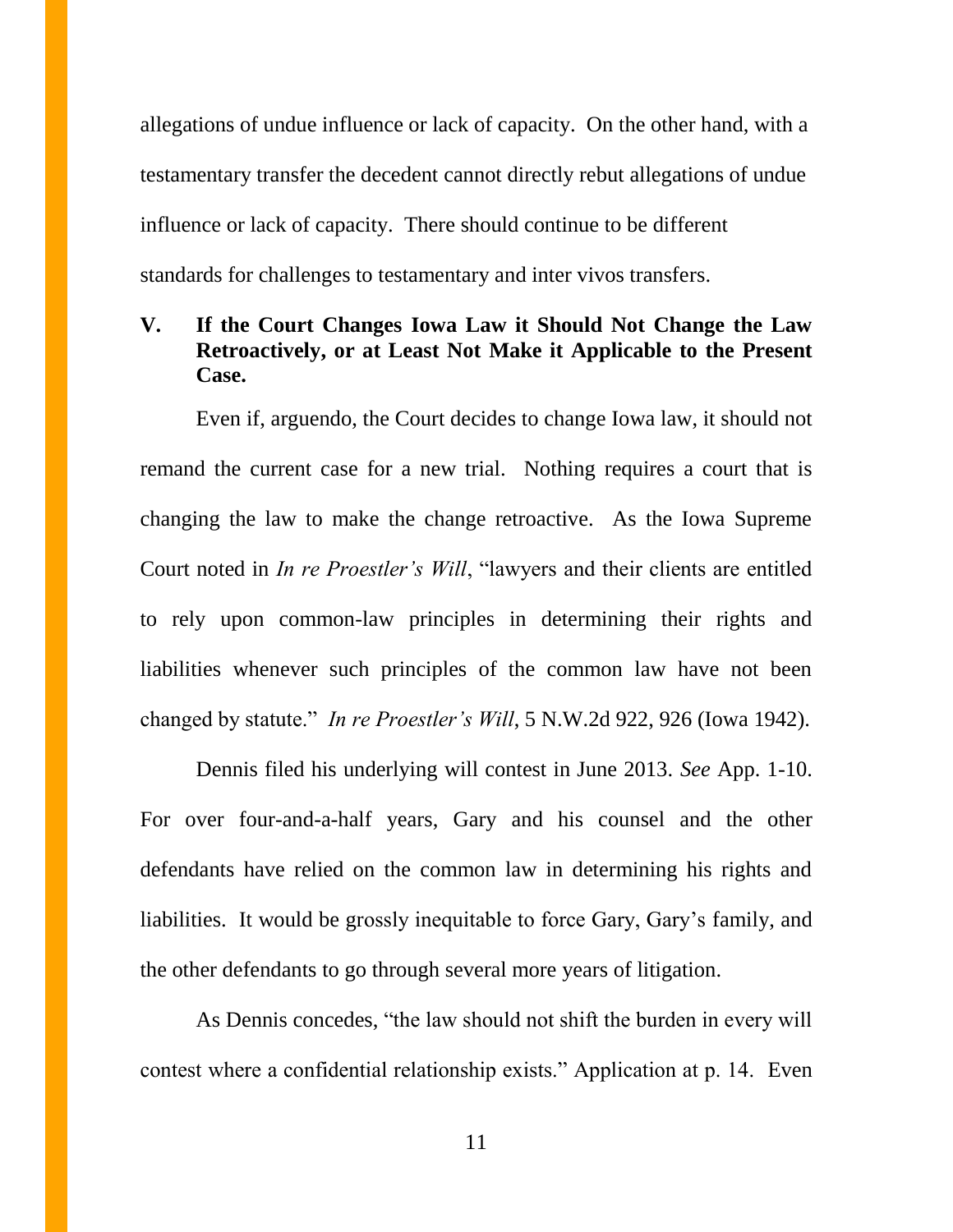the authorities Dennis cites note that the "existence of a confidential relationship is not sufficient to raise a presumption of undue influence." Application at p. 6 (citing Restatement (Third) of Property §8.3, comment h). None of the factors cited in comment h are helpful to Dennis. There was no evidence of a confidential relationship or suspicious circumstances.

Dennis's Application also contains unsupported "arguments"<sup>2</sup>, unbridled speculation,<sup>3</sup> imaginary horribles,<sup>4</sup> claims that the jury was free to reject,<sup>5</sup> and outright false recitations of the law.<sup>6</sup> Dennis also disingenuously claims he "was simply unable to develop or present evidence." Application at p. 16. Dennis had multiple attorneys, conducted discovery, took depositions, and called multiple witnesses and introduced a volume of exhibits at trial. It is unclear what more Dennis could want in order "to develop and present evidence."

Finally, Dennis did not preserve any claim of error with respect to the Order on Motion for Summary Judgment due to the deficiencies in his

 $\overline{a}$ 

 $2$  Application at p. 13 (Claiming that "jurors or judges rarely hear the evidence about the content of the confidential conversations."); Application at p. 17 (Claiming that "[t]his leads many jurors to conclude . . . .").

 $3 \text{ Application at } p. 12 \text{ (Claiming that "[t]he undoubted source of this struggle...."); Application at } p. 15$ (Claiming that "It seems likely . . ."); Application at p. 16 (Claiming there is a "significant likelihood that a jury would find a failure in Gary's evidence to rebut the presumption."); Application at p. 16 (Claiming that "A jury . . . most likely would hesitate to rule in his favor in such a situation . . . .).

<sup>&</sup>lt;sup>4</sup> Application at pp. 13-14 (Claims of what a beneficiary can allegedly do including "victimize both the donor and the other beneficiaries").

<sup>&</sup>lt;sup>5</sup> Application at p. 15 (Claiming that "[t]he evidence demonstrates that Dennis Workman was kept from returning to work on the farm on numerous occasions").

<sup>&</sup>lt;sup>6</sup> Application at p. 17 (Claiming that "the burden of proof requires that the jury find against a plaintiff if they are unable to determine where the truth lies.").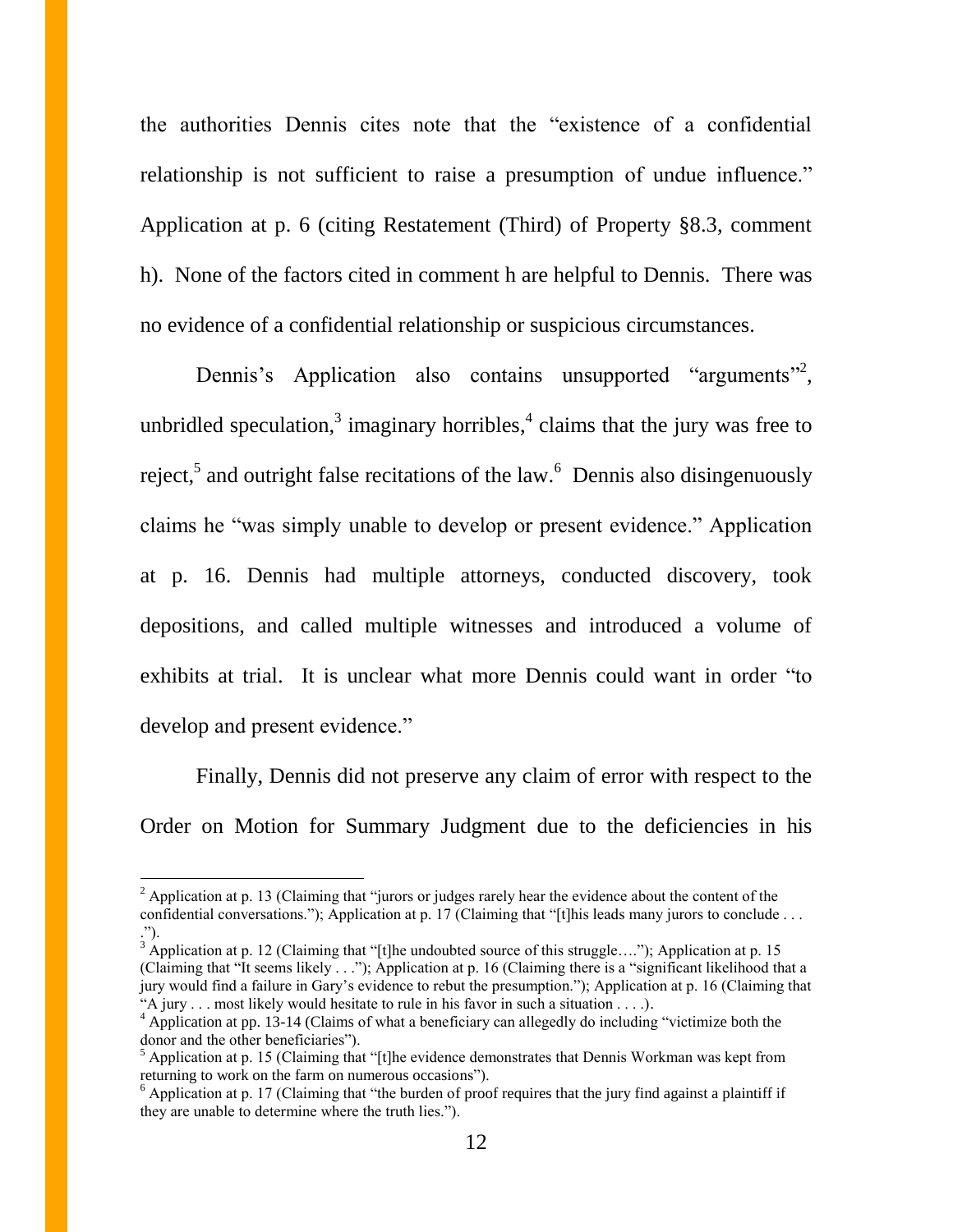Notice of Appeal, and Dennis lacks standing to file an Application for Further Review due to the Court of Appeals' recent affirmation that Dennis's shares and interests under the Decedent's Will are revoked. Given the aforementioned circumstances, even if the Court would otherwise make a decision retroactive it should not do so, or at least not make the decision apply to this specific case.

#### **CONCLUSION**

Dennis did not preserve any claim of error with respect to the Order on Motion for Summary Judgment, the Court lacks jurisdiction, and Dennis lacks standing to file an Application for Further Review. Iowa law on the subject is also clear and there is no reason to interfere with longstanding precedent, particularly in light of the fact the Iowa Supreme Court discussed these same issues just over three years ago. This Court should decline Dennis's Application for Further Review.

> /s/ Daniel P. Kresowik Daniel P. Kresowik, AT0008910 STANLEY, LANDE & HUNTER, P.C. 201 West Second Street, Suite 1000 Davenport, Iowa 52801 Telephone: (563) 324-1000 Facsimile: (563) 326-6266 E-mail: dkresowik@slhlaw.com

### ATTORNEYS FOR DEFENDANT-APPELLEE

13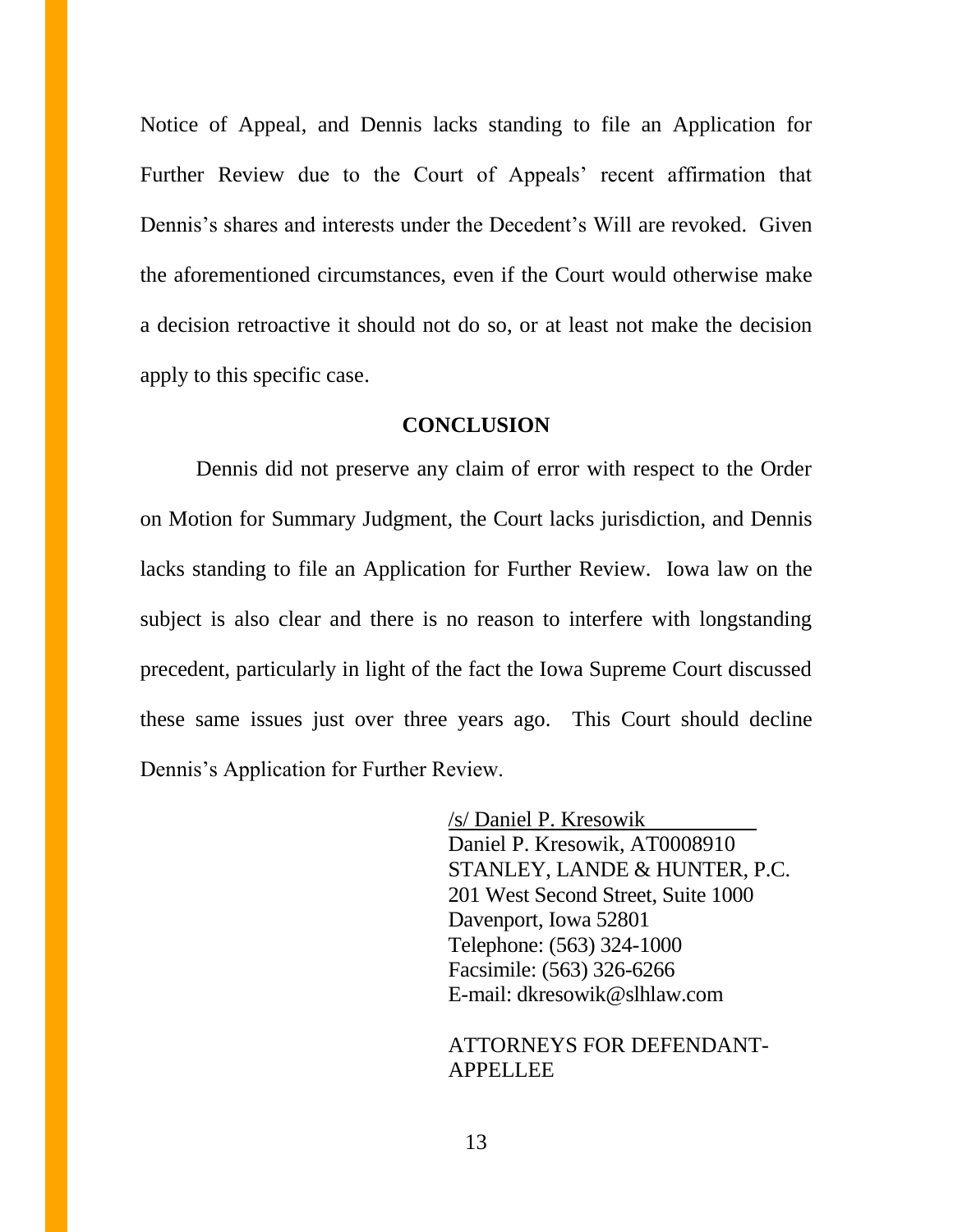# **CERTIFICATE OF FILING**

I hereby certify that on February 23, 2017, I filed this Resistance to Application for Further Review on behalf of Defendant-Appellee Gary Workman, Individually and as Executor of the Estate of Margaret E. Workman, by electronically filing it with the Iowa Judicial System's EDMS system.

> /s/ Daniel P. Kresowik Daniel P. Kresowik, AT0008910 STANLEY, LANDE & HUNTER, P.C. 201 West Second Street, Suite 1000 Davenport, Iowa 52801 Telephone: (563) 324-1000 Facsimile: (563) 326-6266 E-mail: dkresowik@slhlaw.com

ATTORNEY FOR DEFENDANT-**APPELLEE**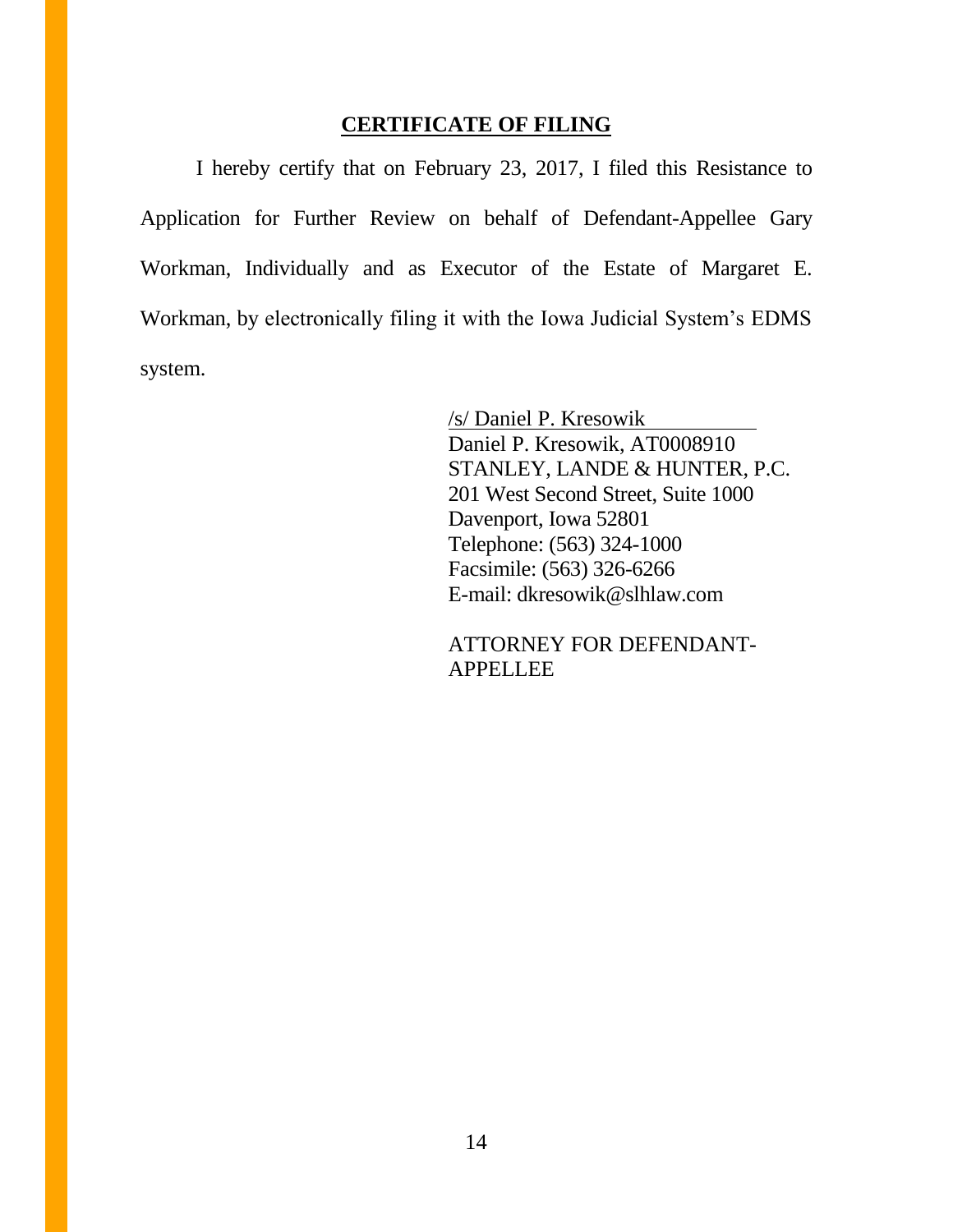#### **CERTIFICATE OF SERVICE**

I hereby certify that on February 23, 2017, I served this Resistance to Application for Further Review for Defendant/Appellee Gary Workman, Individually and as Executor of the Estate of Margaret E. Workman, on all other parties to this Appeal by mailing one (1) copy thereof by United States Mail with First Class Postage affixed to the following parties:

Eric M. Updegraff (via EDMS) Hopkins & Hueb**n**er, P.C. 2700 Grand Avenue, Suite 111 Des Moines, IA 50312-5215

Cynthia Noggle 2037 Hwy 927 Wilton, IA 52778

Christine Thompson 605 Stagecoach Trail LeClaire, IA 52753

Jason Workman c/o Marcia Workman 28250 S.W. 124th Place #3 Homestead, FL 33033

Mindy Sherwood 301 West Rose P.O. Box 694 Wilton, IA 52778

Randy Noggle 2037 Hwy 927 Wilton, IA 52778

Jeffrey Workman 20479 20th Avenue Stockton, IA

/s/ Daniel P. Kresowik Daniel P. Kresowik, AT0008910 STANLEY, LANDE & HUNTER, P.C. 201 West Second Street, Suite 1000 Davenport, Iowa 52801 Telephone: (563) 324-1000 Facsimile: (563) 326-6266 E-mail: dkresowik@slhlaw.com ATTORNEY FOR DEFENDANT-APPELLEE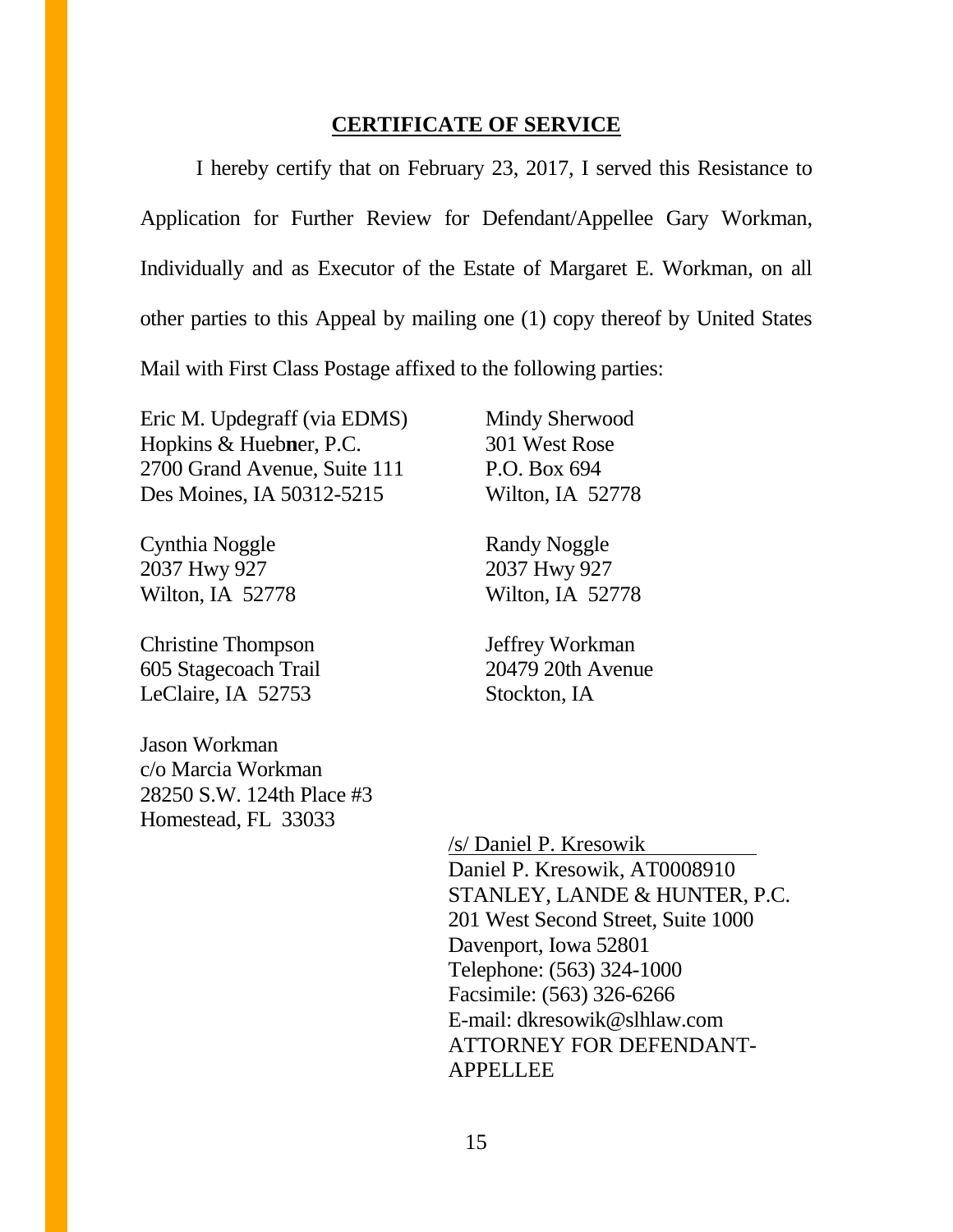### **ATTORNEY'S COST CERTIFICATE**

I, Daniel P. Kresowik, of the firm Stanley, Lande & Hunter, P.C., hereby certify that the actual cost of printing the preceding Resistance to Application for Further Review on behalf of Defendant-Appellee Gary Workman, Individually and as the Executor of the Margaret Workman Estate was \$18.00 and that amount has been paid in full.

> /s/ Daniel P. Kresowik Daniel P. Kresowik, AT0008910 STANLEY, LANDE & HUNTER, P.C. 201 West Second Street, Suite 1000 Davenport, Iowa 52801 Telephone: (563) 324-1000 Facsimile: (563) 326-6266 E-mail: dkresowik@slhlaw.com

ATTORNEY FOR DEFENDANT-**APPELLEE**